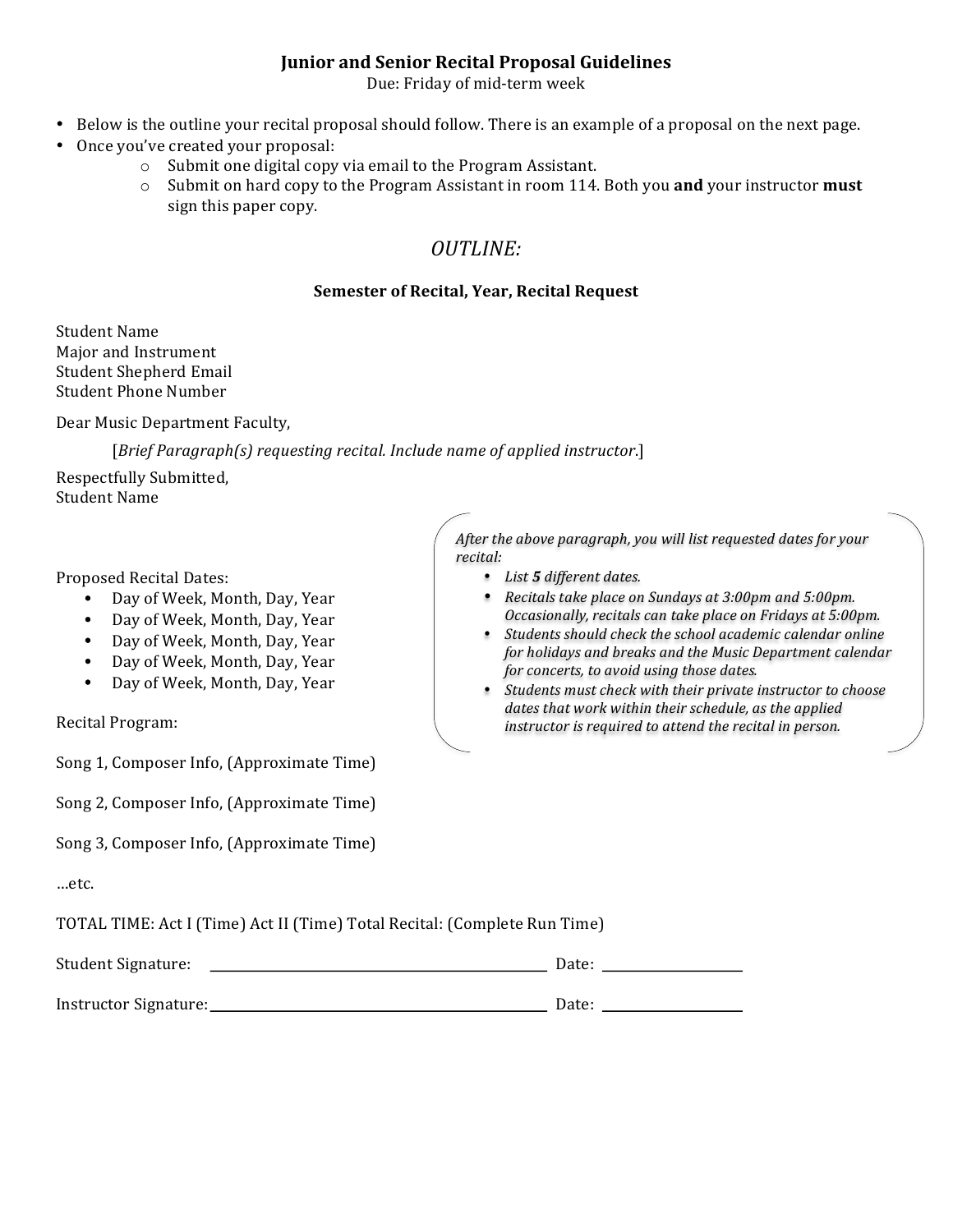#### *Example*

Katie A. Student B.M-Vocal Performance kstudent01@rams.shepherd.edu (304)-555-1234

## **Spring 2016 Senior Recital Request**

Dear Music Department Faculty,

 I would like to request permission to perform a Senior Vocal Recital in the spring 2016 semester. I have consulted with my applied teacher, Dr. Notes, and received his approval on all the pieces listed below. With Dr. Notes, I have crafted a program that fits the time guidelines outlined in the Vocal Area Guide.

Respectfully Submitted, Katie A. Student

Proposed Recital Dates:

- Sunday, February 14, 2016 3pm
- Sunday, February 7, 2016 3pm
- Sunday, February 21, 2016 3pm
- Friday, February 5, 2016 5pm
- Friday, February 19, 2016 5pm

Recital Program:

"V'adoro Pupille" from *Guilio Cesare,* (5:30) George Frideric Handel (1695–1759)

"Sole e amore," (2:00) Giacomo Puccini (1858–1924)

"Beau Soir," (3:00) Claude Debussy (1862–1918)

"Clair de Lune," (3:00) Gabriel Faure (1845–1924)

Le Courte Paille: II. Quelle aveture! (1:00) IV. Ba, be, bi, bo, bu (0:30) V. Les anges musiciens (1:30) Francis Poulenc (1899–1963)

"Verborgenheit," (2:30) Hugo Wolf (1860-1903)

"Allerseelen," (3:30) Richard Strauss (1864-1949)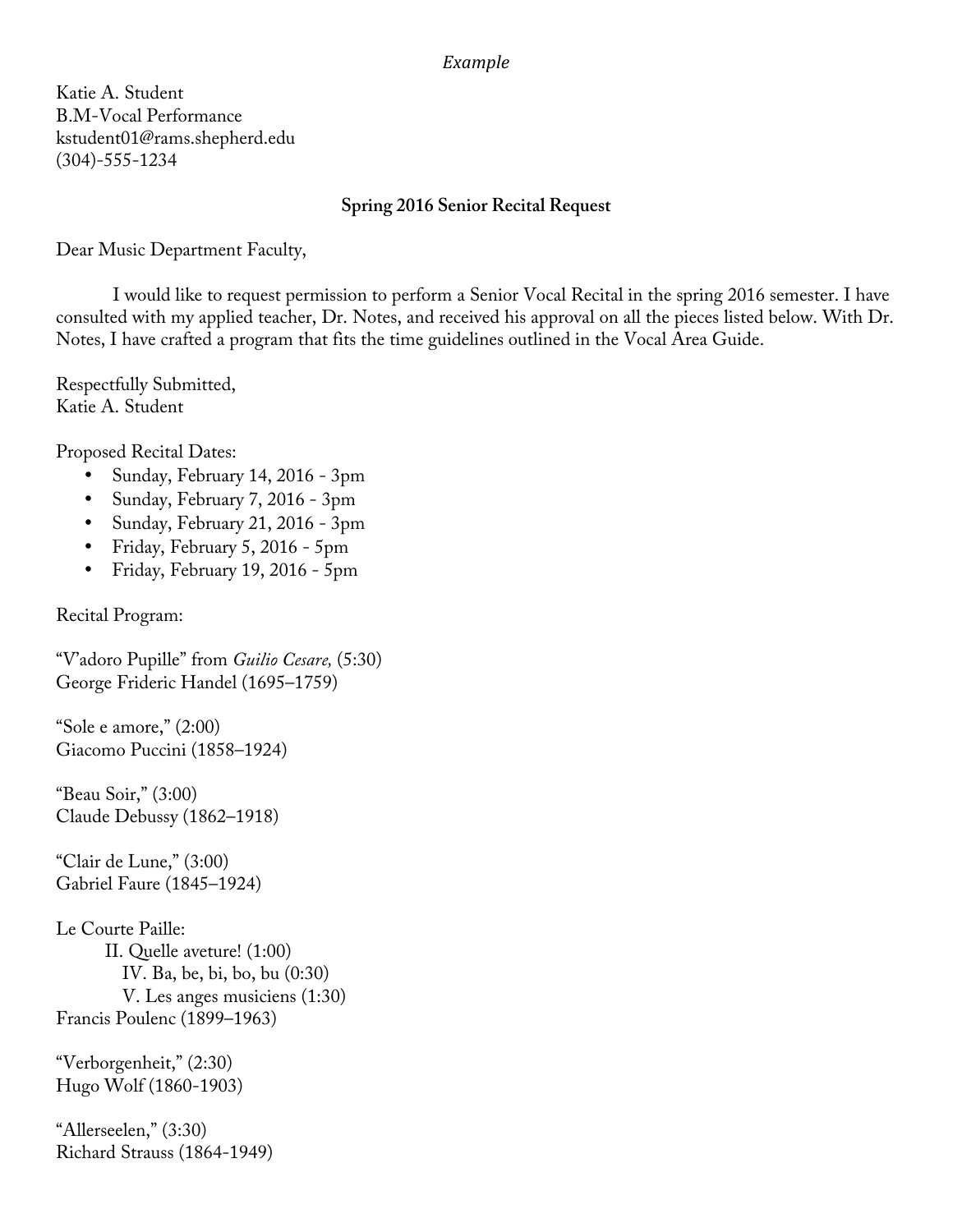#### **INTERMISSION**

Emily Dickinson Songs: Vincent Persichetti (1915-1987) II. "I'm Nobody," (1:30) IV. "The Grass," (3:00)

"Someone to Watch Over Me," from *Crazy for You,* (3:00) George Gershwin (1898-1937)

"Can't Help Singing," from *Can't Help Singing* (1:30) Jerome Kern (1885-1945)

*Must the Winter Come So Soon?* From *Vanessa* (3:00) Samuel Barber (1910-1981)

Loveliest of Trees (2:00) I Carry Your Heart (2:30) I Can't be Talkin' of Love (1:30) John Duke (1899-1894)

*Chansons de Bilitis*  1. *La Flûte de Pan* (2:30)  *2. Le Tombeau des Naiades* (3:00) Claude Debussy (1862-1918)

Length of Time: Act 1 Total (21:30) Act 2 Total (23:20) Total Recital 45:00

| Student Signature:    | Date: |
|-----------------------|-------|
| Instructor Signature: | Date: |